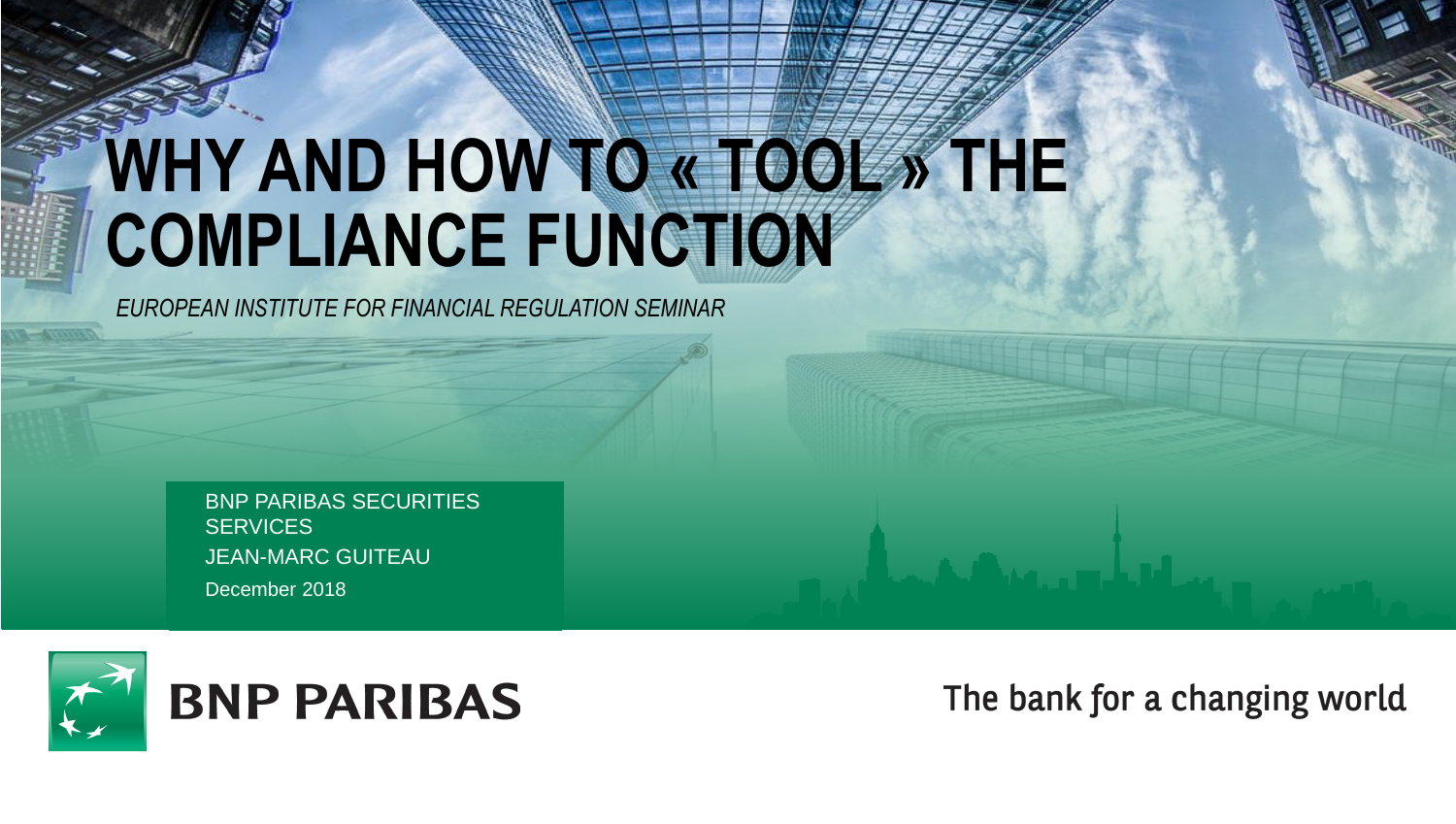# Powerful waves are deeply transforming our world



New technologies (Big Data, AI, Blockchain)



New entrants (Fintechs, Regtechs…)



New customer experience

expectations

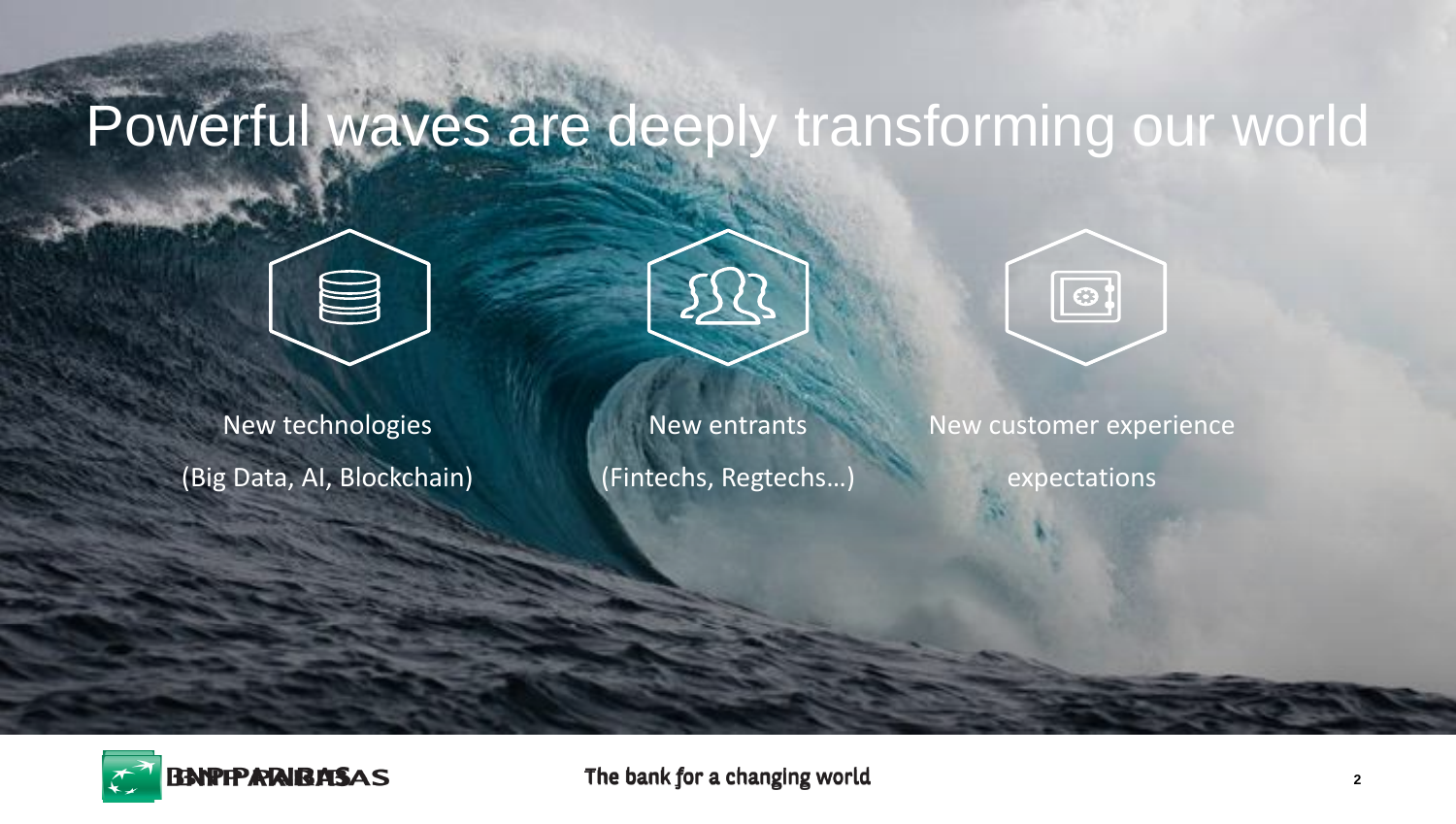# Powerful waves are deeply transforming our world





New technologies (Big Data, AI, Blockchain)

New entrants (Fintechs, Regtechs…)



New customer experience

expectations

# You can't stop the waves, but you can learn to surf !

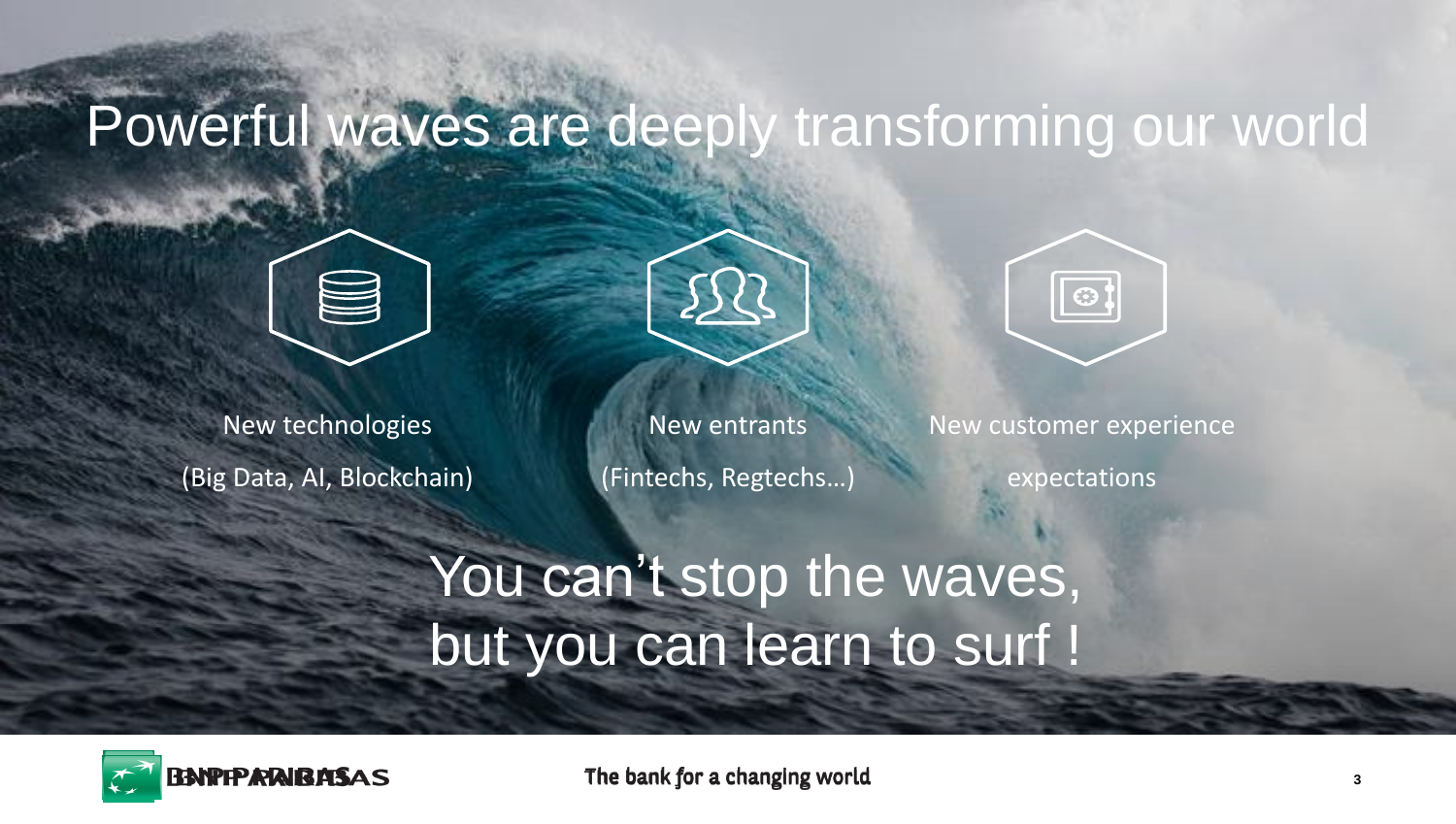### **EXECUTIVE SUMMARY**

- **I. THE EVOLUTION OF COMPLIANCE**
- **II. THE TECH JOURNEY OF**

**COMPLIANCE**

- **III. THE RATIONALE FOR « TOOLING » COMPLIANCE**
- **IV. TO CONCLUDE**
- **V. Q&A SESSION**

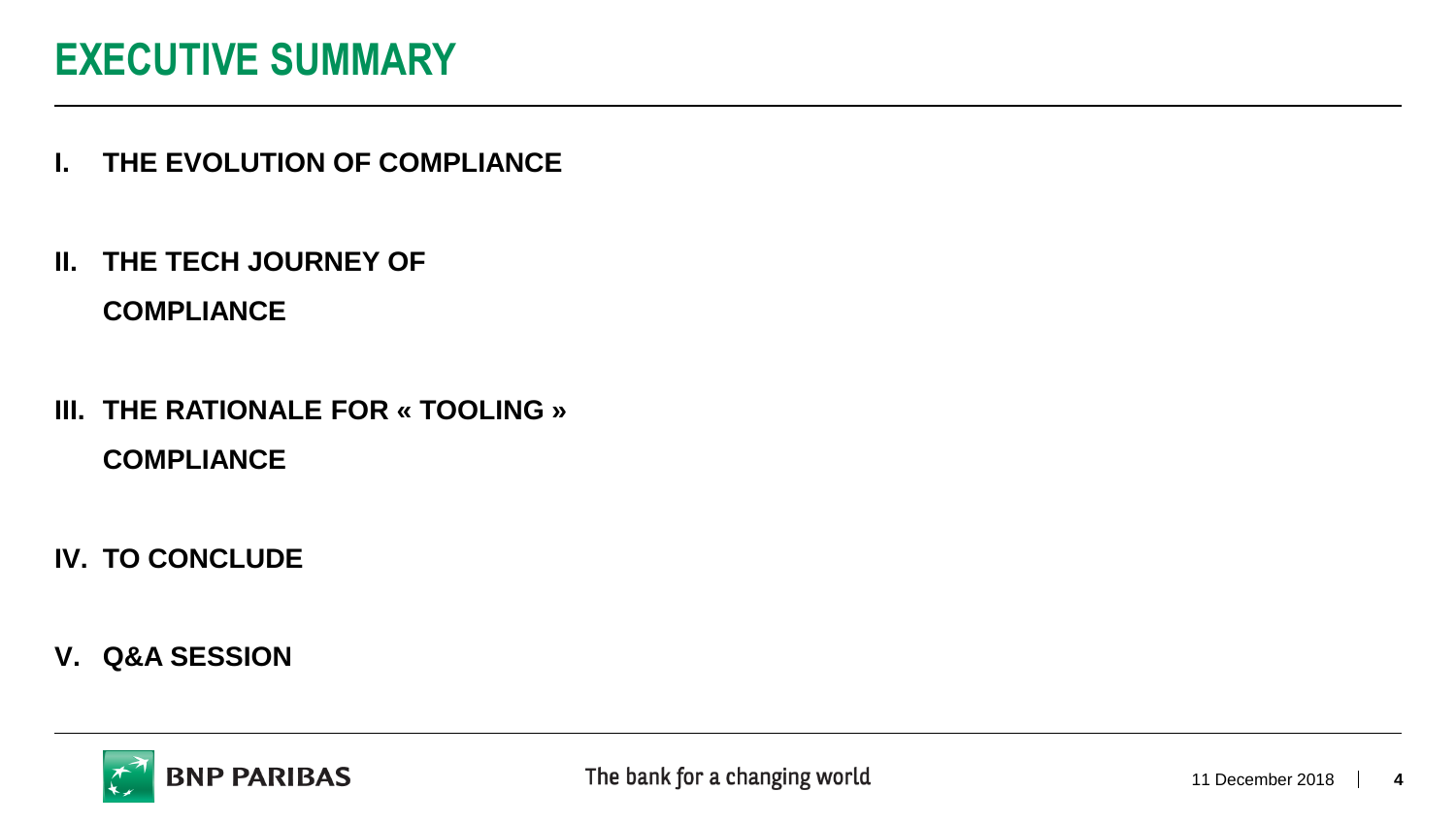## **I. THE EVOLUTION OF COMPLIANCE**

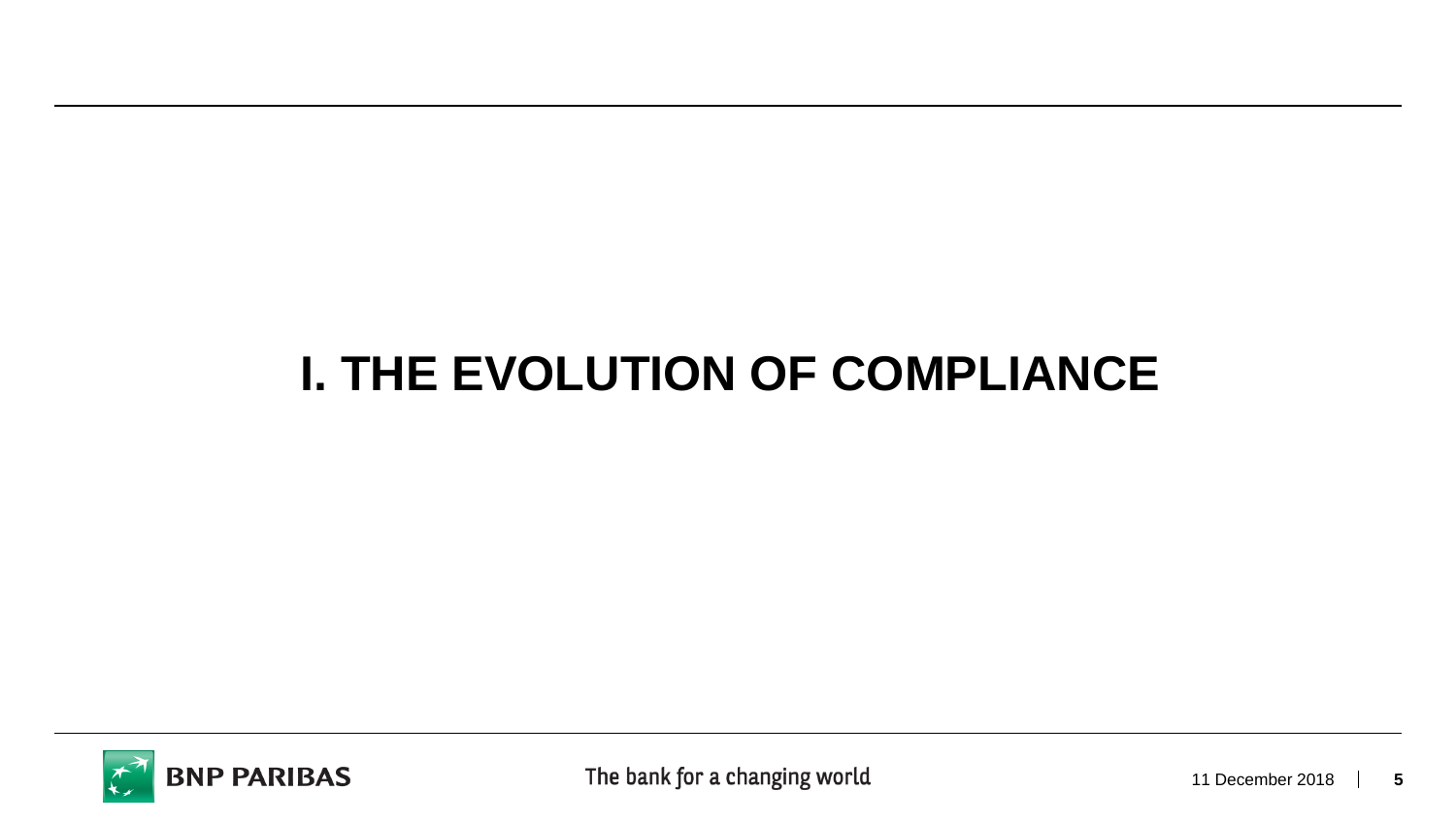### **THE EVOLUTION OF COMPLIANCE – BIGGEST ISSUES**

- **Many kinds of regulations to address, furthermore in an international context and with extraterrritorial reach of some them,**
- **The increased cost of compliance AND non compliance,**
- **Broad scope of responsabilities,**
- **Obligation of means vs obligation of results,**
- **Compliance in an defensive approach,**
- **Piling up of rules overloading processes (ex: KYC),**
- **Overall evolution to a more open world (outsourcing and partnership),**
- **Difficult to recruit relevant expertises,**
- **Operational processes sometimes inefficient,**
- **Equipment in line with the available technologies at the time,**
- **Decision processes long and complex in matrix organisations,**
- **Need for auditability and control.**

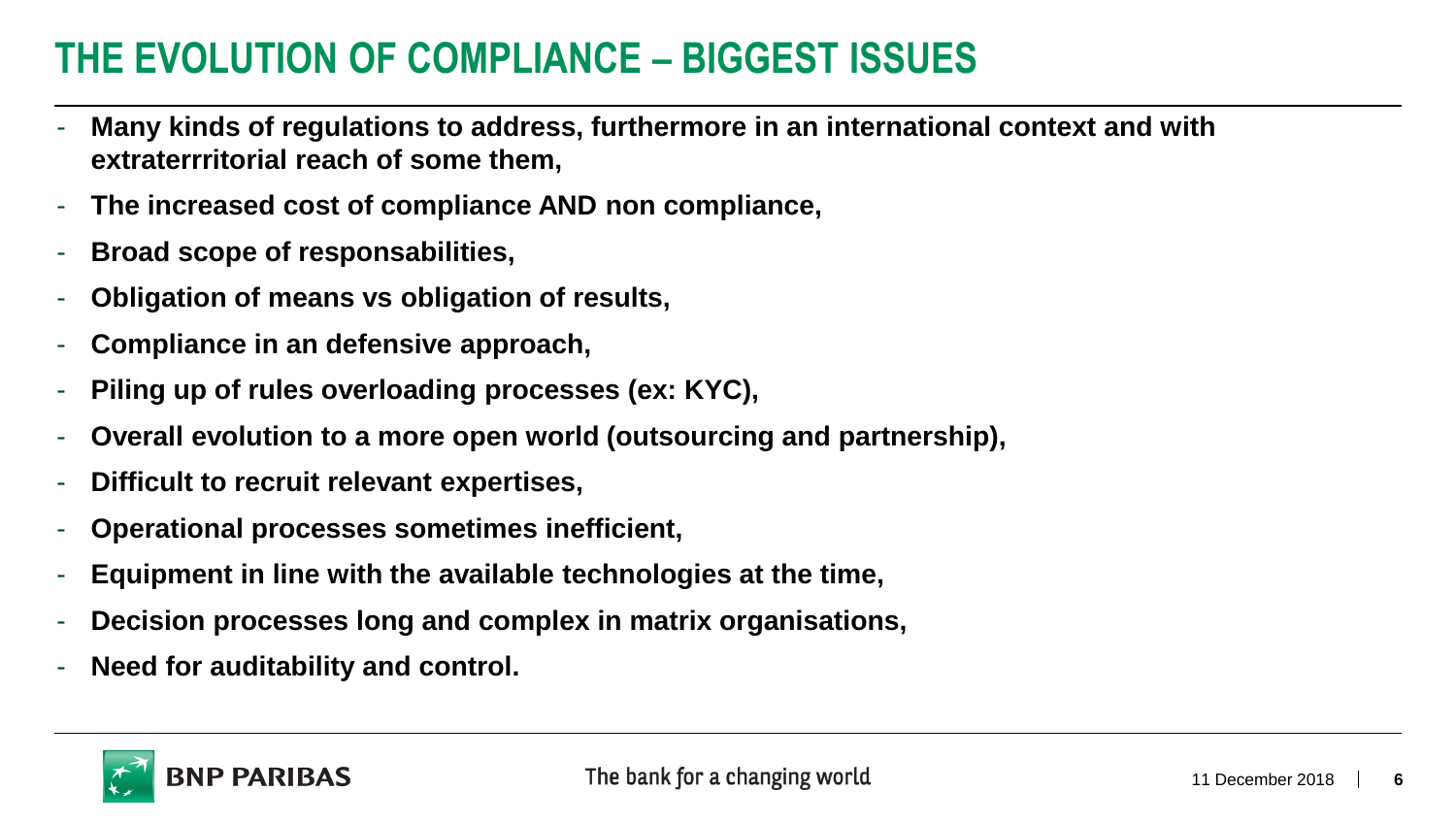## **II. THE TECH JOURNEY OF COMPLIANCE**

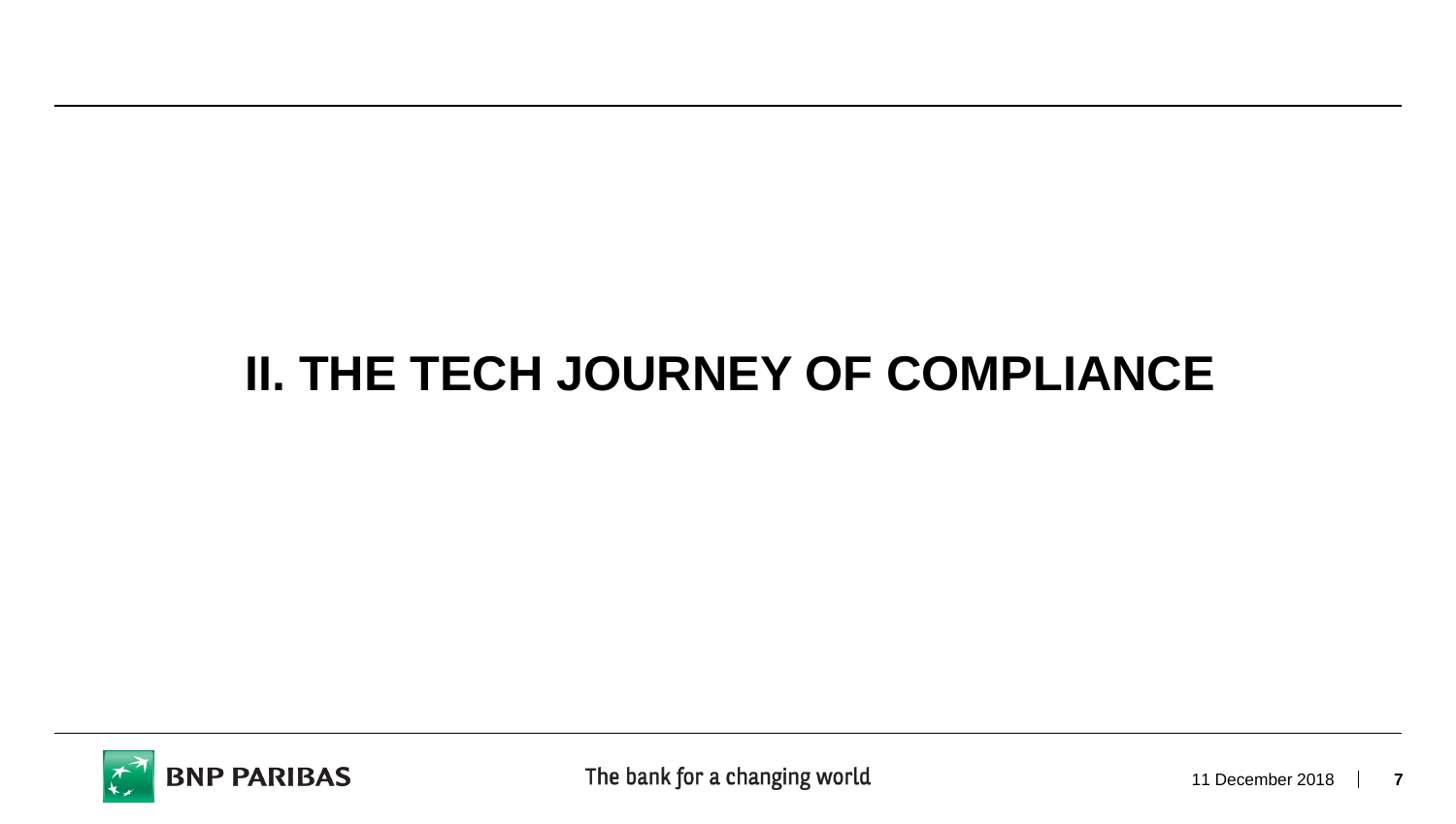## **THE WORLD OF "TECHS"**



**BNP PARIBAS** 

#### The bank for a changing world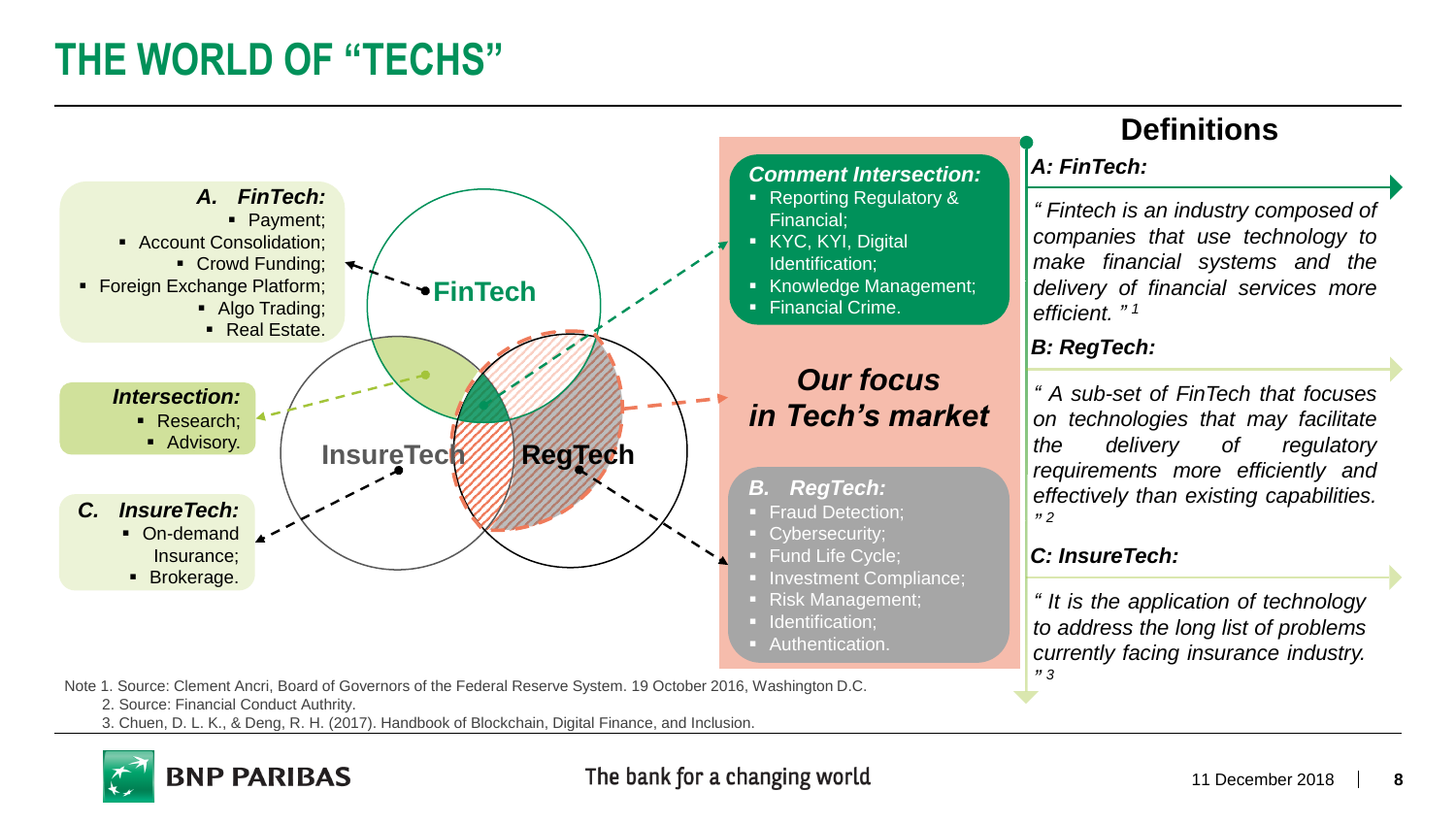## **TECHNOLOGIES BEING LEVERAGED BY COMPLYTECH**



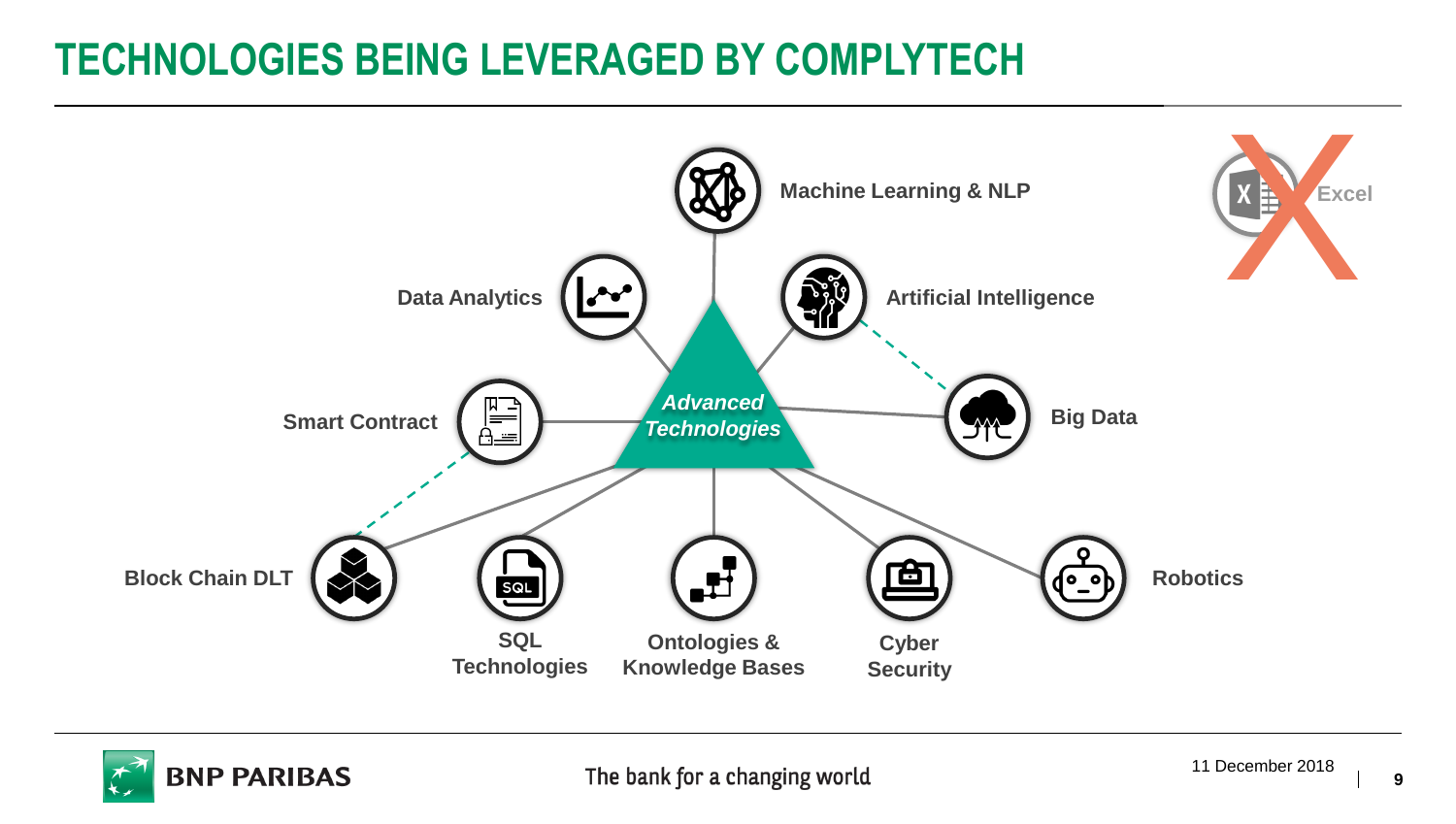## **GLOBAL REGTECH/COMPLYTECH UNIVERSE**



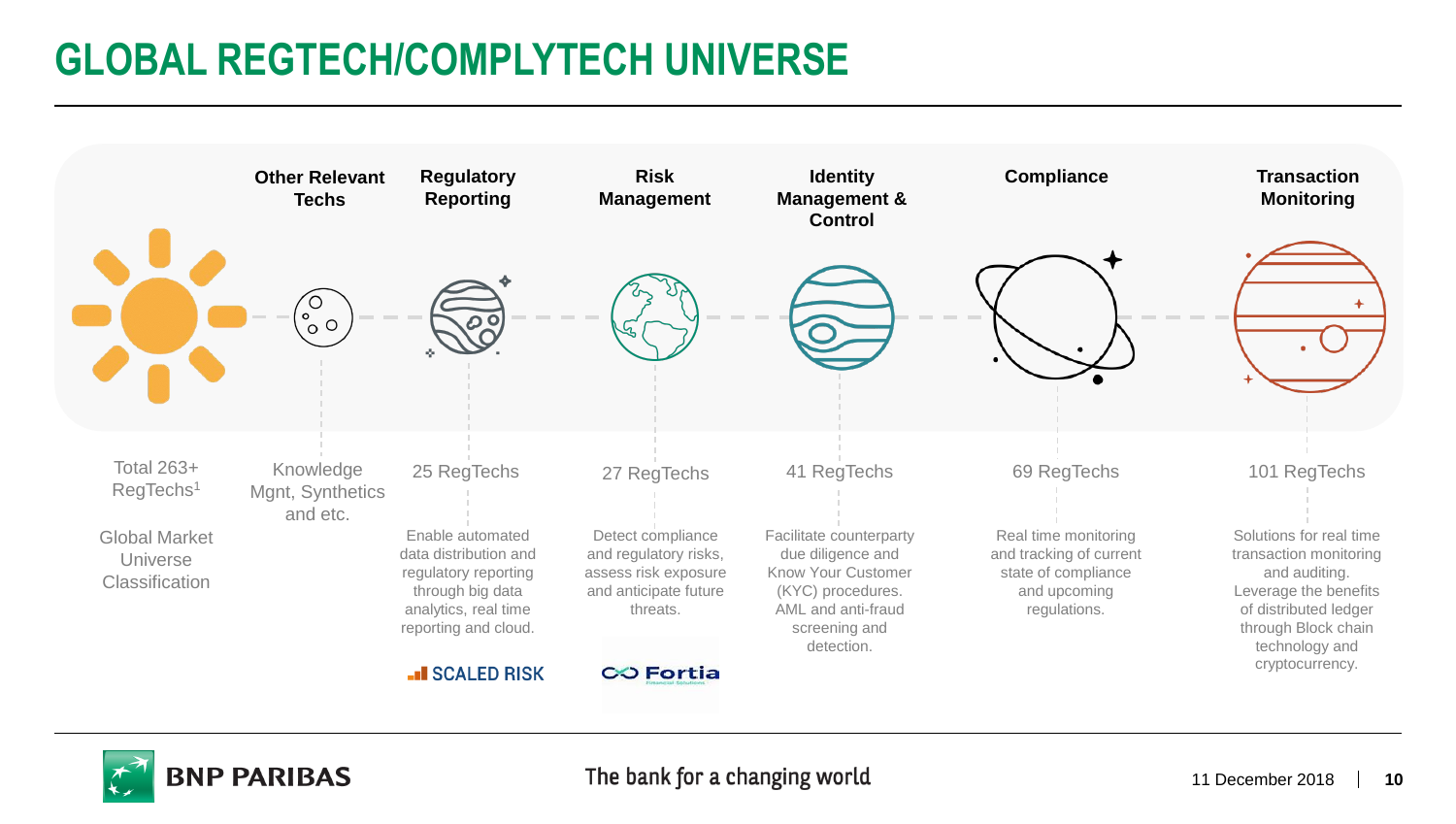# **III. THE RATIONALE FOR « TOOLING » COMPLIANCE**

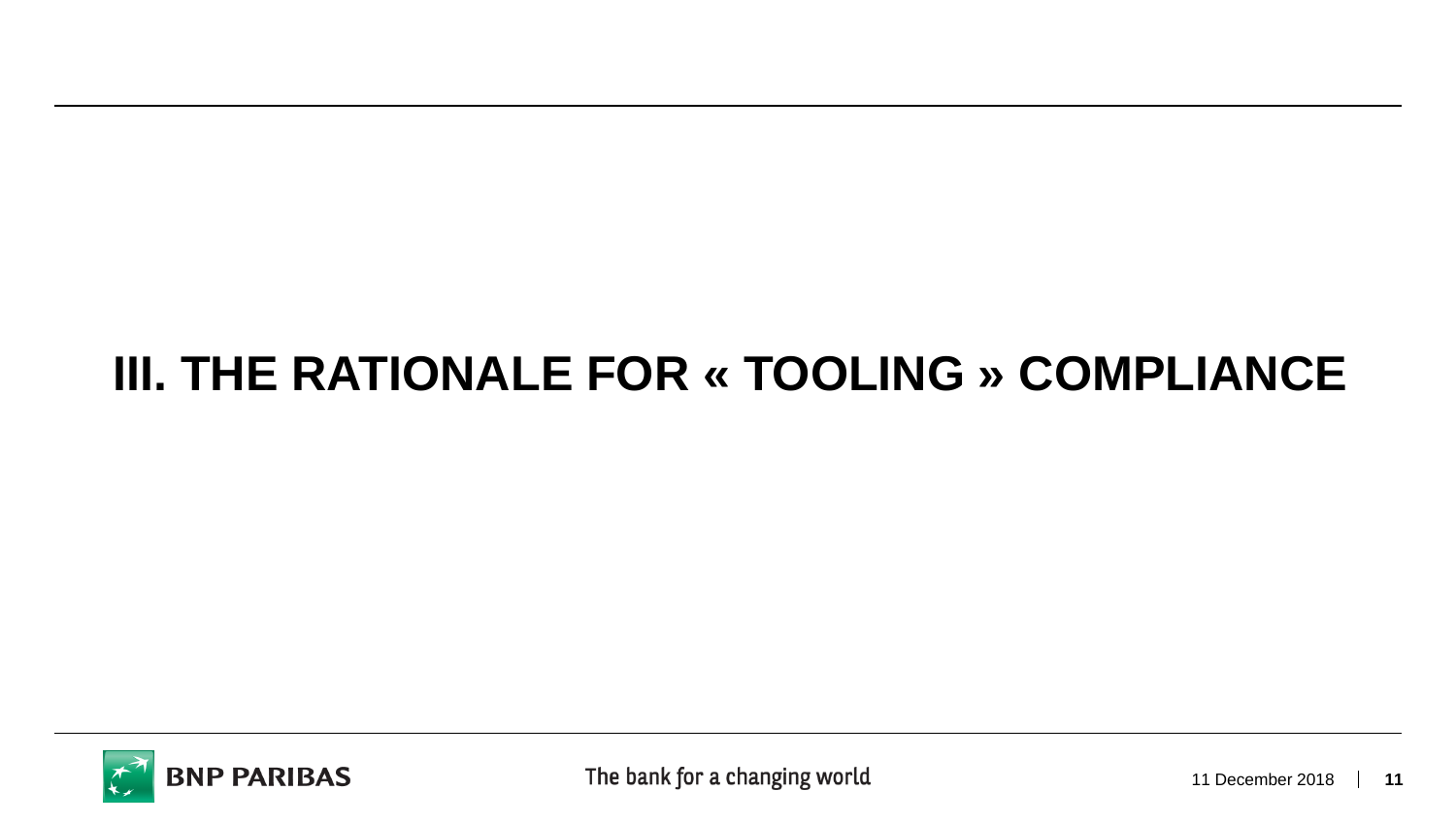## **CATCHING UP TO "COMPLYTECH"**





#### **Challenging Regulatory Environment**

- **GDPR, MIFID II, PRIIPS, EMIR,** MAD/MAR, CSDR, SFTR;
- **Crucial Compliance Requirements.**

#### **Increasing Risk in the Banking Industry**

- **EXECT:** Likely increase in fines and penalties globally;
- Operational Risk;
- Conduct issues:
- Regulators strengthened supervision.

#### **Key Principles of ComplyTech**

- Operational efficiency;
- **EXECTED BETTER EXPERIENCE: BETTER EXPERIENCE:**
- Open source technologies and cost reduction.



#### **Key Benefits from ComplyTech**

- To increase the effectiveness of regulatory compliance strategies;
- To reduce the burden of compliance on business operations.



#### **Key Stakeholders Across ComplyTech Ecosystem**

- Regulators;
- RegTech Firms;
- **Professional Services:**
- **Exercial Institutions.**

### **Types of ComplyTech Cooperation**

- **■** In-house Development;
- Co-operation/ Co-development;
- Outsourcing/ Purchasing.



**AREAS TO FOCUS**

**COLLABORATI ON**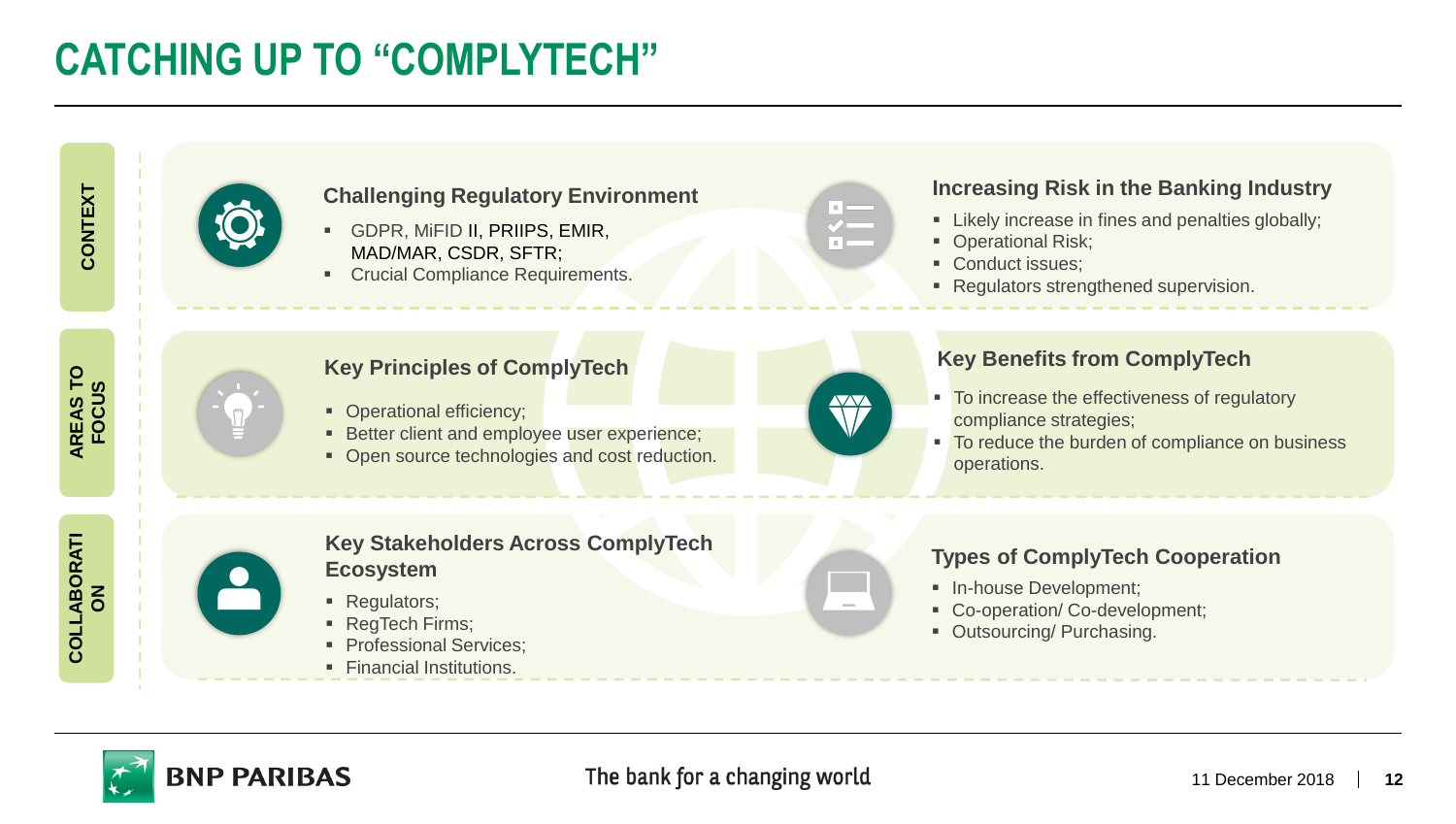# **IV. TO CONCLUDE**